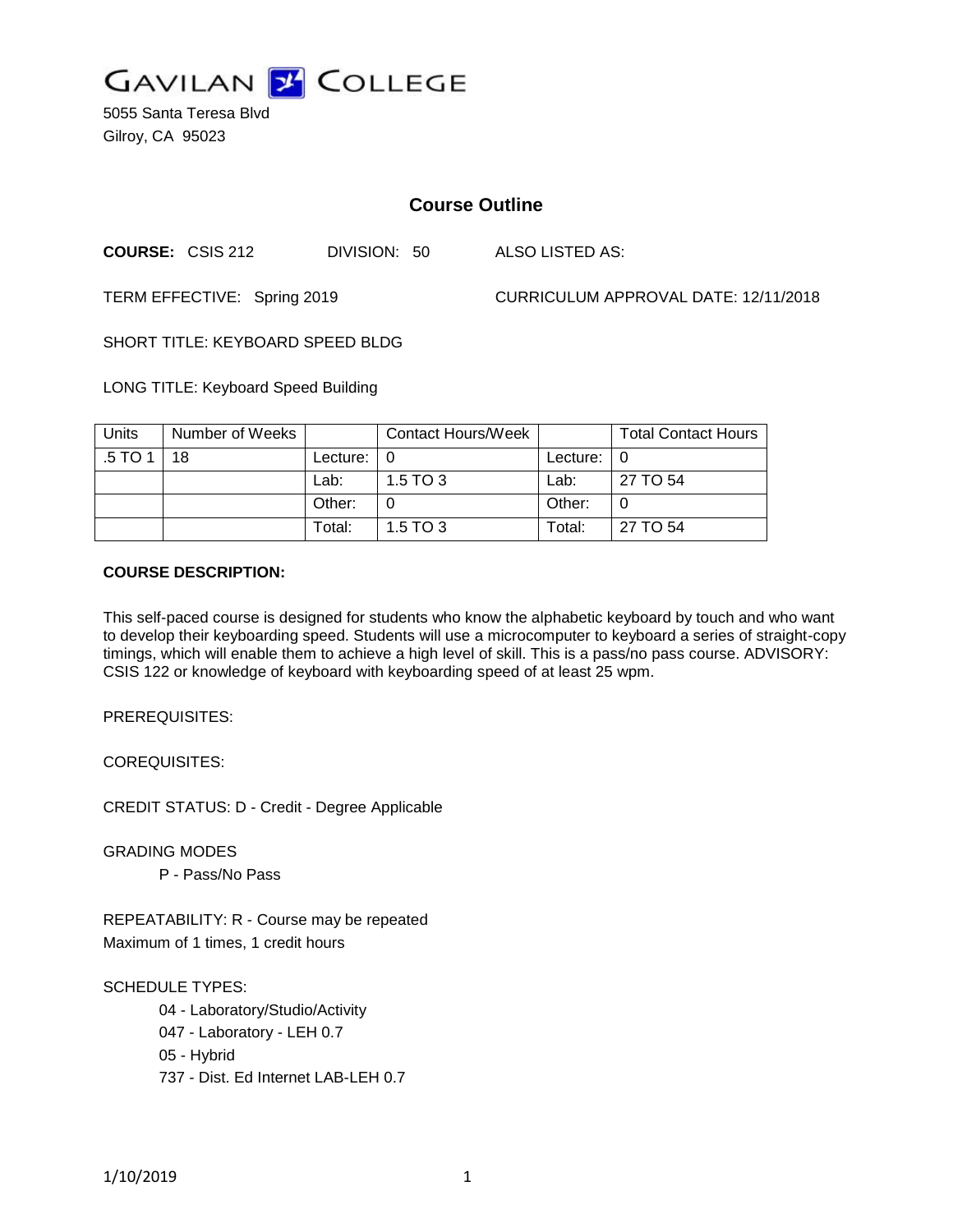# **STUDENT LEARNING OUTCOMES:**

1. Employ effective keyboarding techniques used to develop speed and accuracy to operate the letter keyboard by touch at a minimum of 25-30 gross words per minute and to reduce errors to a maximum of 5 errors within a 5 minute timing.

Measure of assessment: demonstration, performance exam

Year assessed, or planned year of assessment: 2015

## **CONTENT, STUDENT PERFORMANCE OBJECTIVES, OUT-OF-CLASS ASSIGNMENTS**

Curriculum Approval Date: 12/11/2018

27 - 54 Hours

Content:

- The student will complete numerous straight-copy timings at his or her own pace. After a timing has been completed, the speed (words per minute) will be calculated by the computer.

- The student will be responsible for circling his or her errors on the computer printouts.

- The timings may be retaken to improve keystroking.

- The speed drills are designed so that the students may progress from simple timings to those which have more difficult words.

- Student progress will be recorded on performance records.

- This is an open-entry, self-paced course.

1-3 4 Lessons 1-5

- 4-6 5 Lessons 6-10
- 7-9 4 Lessons 11-15
- 10-12 4 Lessons 16-20

Student Performance Objectives: Demonstrate keyboarding skills on one timed writing after another in order to gain speed

at different syllable levels. Complete keyboarding course lessons from textbook. Final Exam.

## **METHODS OF INSTRUCTION:**

Demonstration, Guided Practice

## **OUT OF CLASS ASSIGNMENTS:**

Required Outside Hours: 0 Assignment Description: As this is a lab course, no out-of-class-assignments are required.

## **METHODS OF EVALUATION:**

Problem-solving assignments Percent of total grade: 20.00 % Percent range of total grade: 20% to 40% Other: Workbook Exercises Skill demonstrations Percent of total grade: 60.00 %

# **REPRESENTATIVE TEXTBOOKS:**

VanHuss, Susie H.; Forde, Connie M.; and Woo, Donna L.; Robertson, Vicki R.. Keyboarding Course. Boston, MA: Cengage Learning,2017. ISBN: 978-1-337-10325-1